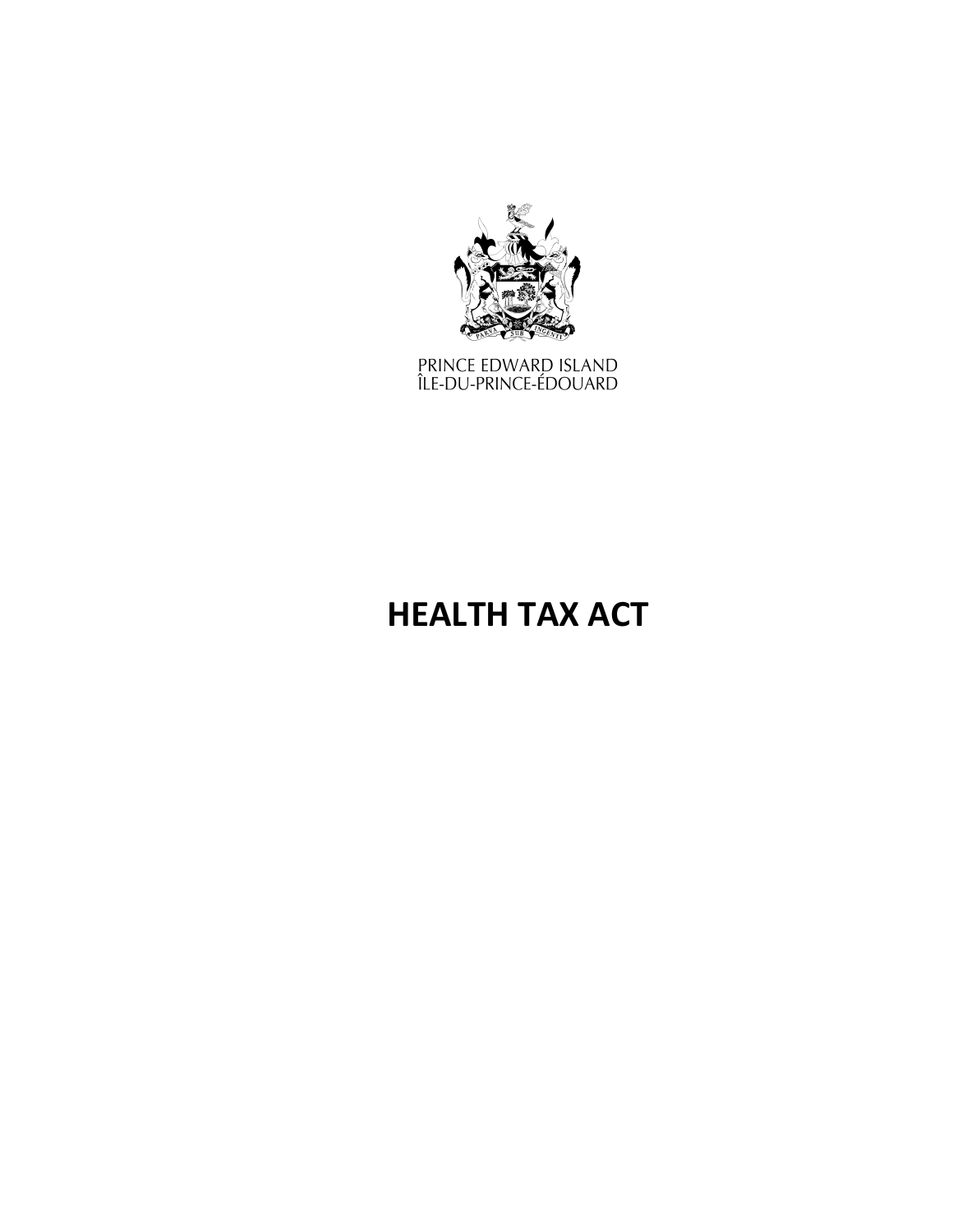## **PLEASE NOTE**

This document, prepared by the *[Legislative](http://www.gov.pe.ca/jps/index.php3?number=1027247) Counsel Office*, is an office consolidation of this Act, current to March 15, 2008. It is intended for information and reference purposes only.

This document is *not* the official version of the Act. The Act and the amendments as printed under the authority of the Queen's Printer for the province should be consulted to determine the authoritative statement of the law.

For more information concerning the history of this Act, please see the *[Table of Public Acts](https://www.princeedwardisland.ca/sites/default/files/publications/leg_table_acts.pdf)* on the Prince Edward Island Government web site (www.princeedwardisland.ca).

If you find any errors or omissions in this consolidation, please contact:

*Legislative Counsel Office Tel: (902) 368-4292 Email: legislation@gov.pe.ca*